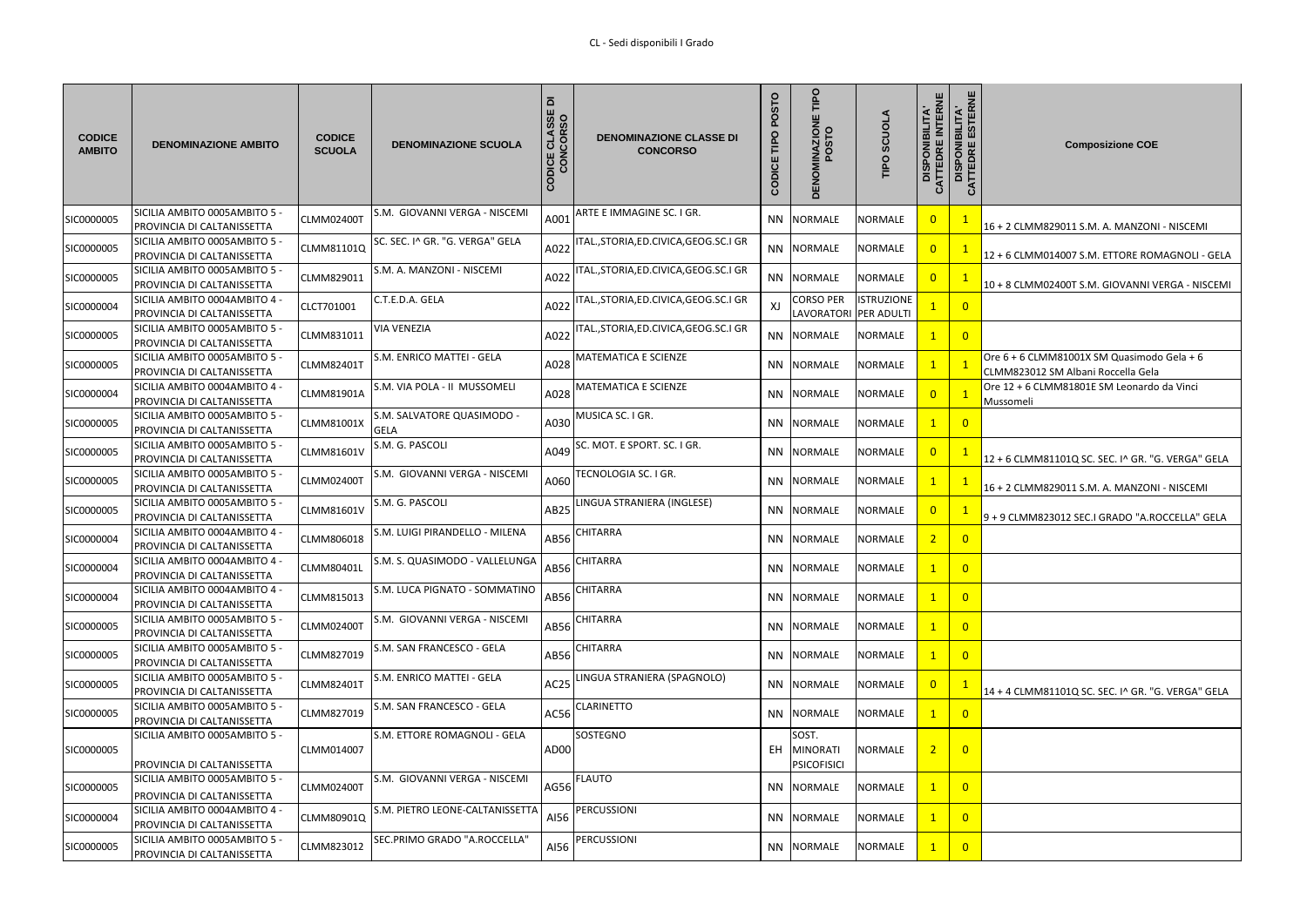| <b>CODICE</b><br><b>AMBITO</b> | <b>DENOMINAZIONE AMBITO</b>   | <b>CODICE</b><br><b>SCUOLA</b> | <b>DENOMINAZIONE SCUOLA</b>                             | $\overline{\mathbf{a}}$<br><b>CLASSE</b><br>CORSO<br>шz<br>$rac{1}{6}$<br>ပ္ပ | <b>DENOMINAZIONE CLASSE DI</b><br><b>CONCORSO</b> | O<br>Ddll  | <b>INAZIOI</b><br>POSTO<br>핑 | S<br><b>SC</b><br>TIPO | 븯<br>$\alpha$<br>DISPONIBILITA'<br>'ATTEDRE INTEDI<br><b>TEDRE</b><br>$\mathbf{o}$ | <b>BILITA'</b><br>ESTERI<br>$\frac{3}{2}$<br>$\mathbf C$ | <b>Composizione COE</b> |
|--------------------------------|-------------------------------|--------------------------------|---------------------------------------------------------|-------------------------------------------------------------------------------|---------------------------------------------------|------------|------------------------------|------------------------|------------------------------------------------------------------------------------|----------------------------------------------------------|-------------------------|
| SIC0000005                     | SICILIA AMBITO 0005AMBITO 5 - | CLMM823012                     | SEC.PRIMO GRADO "A.ROCCELLA"                            | AJ56                                                                          | <b>PIANOFORTE</b>                                 |            | NN NORMALE                   | NORMALE                |                                                                                    | $\overline{0}$                                           |                         |
|                                | PROVINCIA DI CALTANISSETTA    |                                |                                                         |                                                                               |                                                   |            |                              |                        |                                                                                    |                                                          |                         |
| SIC0000004                     | SICILIA AMBITO 0004AMBITO 4 - | <b>CLMM81801E</b>              | S.M. "L.DA VINCI"- I MUSSOMELI<br><b>TROMBA</b><br>AL56 |                                                                               |                                                   | NN NORMALE | NORMALE                      |                        | $\overline{0}$                                                                     |                                                          |                         |
|                                | PROVINCIA DI CALTANISSETTA    |                                |                                                         |                                                                               |                                                   |            |                              |                        |                                                                                    |                                                          |                         |
| SIC0000004                     | SICILIA AMBITO 0004AMBITO 4 - | <b>CLMM82101A</b>              | S.M. G. VERGA - CALTANISSETTA                           | AL56                                                                          | <b>TROMBA</b>                                     |            | NN NORMALE                   | NORMALE                |                                                                                    | $\overline{0}$                                           |                         |
|                                | PROVINCIA DI CALTANISSETTA    |                                |                                                         |                                                                               |                                                   |            |                              |                        |                                                                                    |                                                          |                         |
|                                | SICILIA AMBITO 0004AMBITO 4 - |                                | S.M. S. QUASIMODO - VALLELUNGA   AM5 VIOLINO            |                                                                               |                                                   |            |                              |                        |                                                                                    |                                                          |                         |
| SIC0000004                     | PROVINCIA DI CALTANISSETTA    | CLMM80401L                     | b                                                       |                                                                               |                                                   |            | NN NORMALE                   | NORMALE                |                                                                                    | $\overline{0}$                                           |                         |
| SIC0000004                     | SICILIA AMBITO 0004AMBITO 4 - |                                | S.M. LUCA PIGNATO - SOMMATINO                           |                                                                               | AM5 VIOLINO                                       |            |                              |                        |                                                                                    |                                                          |                         |
|                                | PROVINCIA DI CALTANISSETTA    | CLMM815013                     |                                                         |                                                                               |                                                   |            | NN NORMALE                   | NORMALE                |                                                                                    | $\overline{0}$                                           |                         |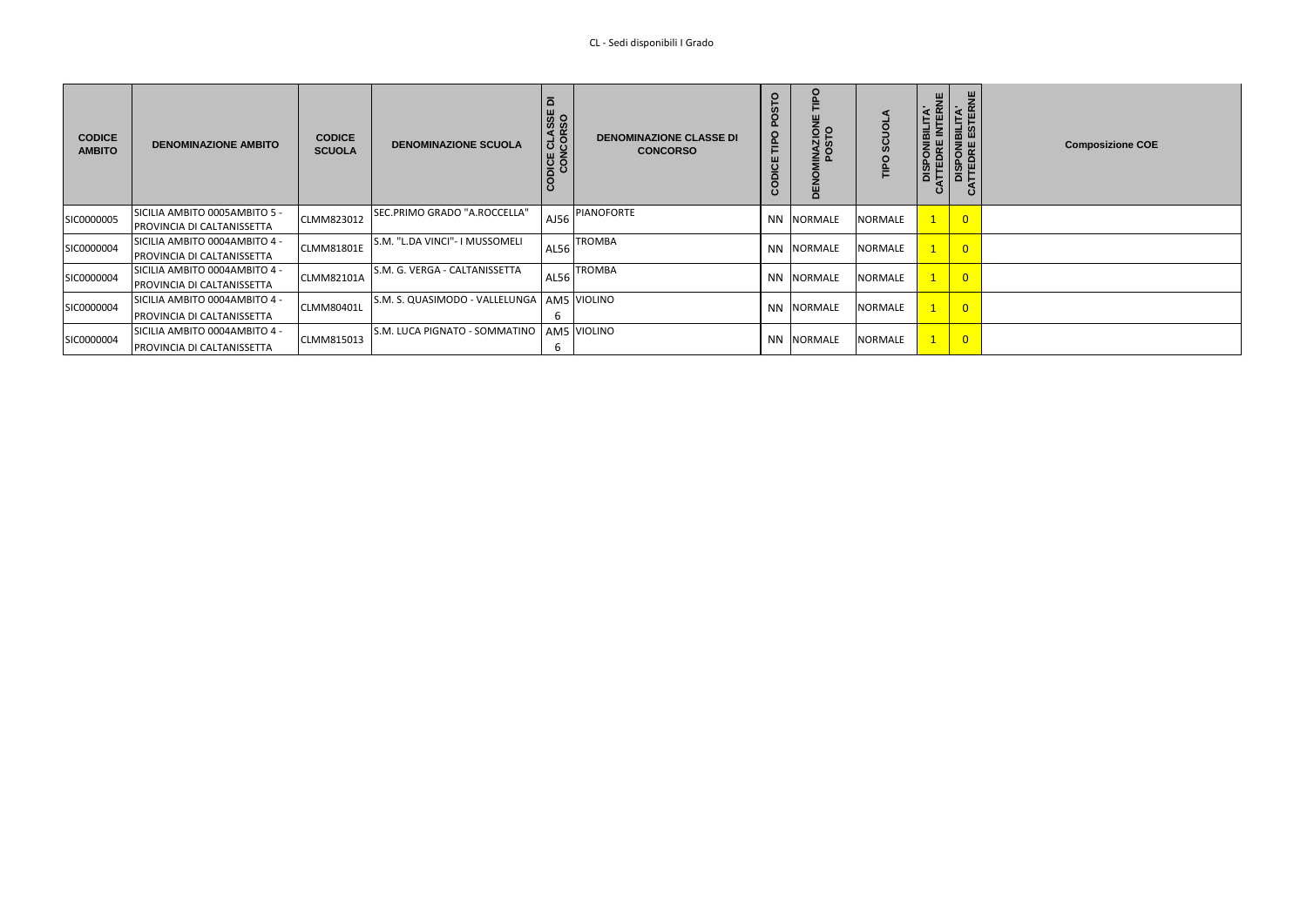| <b>CODICE</b><br><b>AMBITO</b> | <b>DENOMINAZIONE AMBITO</b>                         | <b>CODICE</b><br><b>SCUOLA</b> | <b>DENOMINAZIONE</b><br><b>SCUOLA</b> | $\overline{\mathbf{a}}$<br>CLASSE<br>CORSO<br>CODICE<br><b>NOC</b> | <b>DENOMINAZIONE</b><br><b>CLASSE DI</b><br><b>CONCORSO</b> | POSTO<br>O<br>Ĕ<br>CODICE | <b>TIPO</b><br><b>DENOMINAZIONE</b><br>POSTO | <b>SCUOLA</b><br>TIPO                                           |  |
|--------------------------------|-----------------------------------------------------|--------------------------------|---------------------------------------|--------------------------------------------------------------------|-------------------------------------------------------------|---------------------------|----------------------------------------------|-----------------------------------------------------------------|--|
| SIC0000011                     | SICILIA AMBITO 0011AMBITO 11 -<br>PROVINCIA DI ENNA | ENMM816017                     | G. F. INGRASSIA                       | A001                                                               | ARTE E IMMAGINE SC.<br>I GR.                                |                           | NN NORMALE                                   | <b>NORMALE</b>                                                  |  |
| SIC0000012                     | SICILIA AMBITO 0012AMBITO 12 -<br>PROVINCIA DI ENNA | ENMM804022                     | <b>VIA DELLA REGIONE</b>              | A022                                                               | ITAL., STORIA, ED. CIVIC<br>A, GEOG.SC.I GR                 | NN NORMALE                |                                              | <b>NORMALE</b>                                                  |  |
|                                |                                                     | ENCT701009                     | C.TERR. (I.A.) D.D.<br><b>AGIRA</b>   | A022                                                               | ITAL., STORIA, ED. CIVIC<br>A,GEOG.SC.I GR                  | XJ                        | <b>CORSO PER</b>                             | ISTRUZIONE PER ADULTI CON CPIA IN<br>LAVORATORI ALTRA PROVINCIA |  |
| SIC0000012                     | SICILIA AMBITO 0012AMBITO 12 -<br>PROVINCIA DI ENNA | <b>ENMM82601T</b>              | <b>CASCINO PIAZZA</b><br>ARMERINA     | A028                                                               | <b>MATEMATICA E</b><br><b>SCIENZE</b>                       |                           | NN NORMALE                                   | NORMALE                                                         |  |
| SIC0000012                     | SICILIA AMBITO 0012AMBITO 12 -<br>PROVINCIA DI ENNA | ENMM825012                     | <b>RONCALLI</b>                       | A028                                                               | <b>MATEMATICA E</b><br><b>SCIENZE</b>                       |                           | NN NORMALE                                   | <b>NORMALE</b>                                                  |  |
| SIC0000011                     | SICILIA AMBITO 0011AMBITO 11 -<br>PROVINCIA DI ENNA | ENMM110005                     | <b>D.ALIGHIERI NICOSIA</b>            | A030                                                               | MUSICA SC. I GR.                                            |                           | NN NORMALE                                   | <b>NORMALE</b>                                                  |  |
| SIC0000011                     | SICILIA AMBITO 0011AMBITO 11 -<br>PROVINCIA DI ENNA | ENMM816017                     | G. F. INGRASSIA                       | A049                                                               | SC. MOT. E SPORT. SC.<br>IGR.                               |                           | NN NORMALE                                   | <b>NORMALE</b>                                                  |  |
| SIC0000011                     | SICILIA AMBITO 0011AMBITO 11 -<br>PROVINCIA DI ENNA | <b>ENMM80501R</b>              | <b>E.PANTANO ASSORO</b>               | A049                                                               | SC. MOT. E SPORT. SC.<br>I GR.                              |                           | NN NORMALE                                   | <b>NORMALE</b>                                                  |  |
| SIC0000012                     | SICILIA AMBITO 0012AMBITO 12 -<br>PROVINCIA DI ENNA | ENMM825012                     | RONCALLI PIAZZA<br>ARMERINA           | A060                                                               | TECNOLOGIA SC. I GR.                                        |                           | NN NORMALE                                   | <b>NORMALE</b>                                                  |  |
| SIC0000012                     | SICILIA AMBITO 0012AMBITO 12 -<br>PROVINCIA DI ENNA | <b>ENMM81501B</b>              | SMS G.PASCOLI<br><b>ENNA</b>          | AA25                                                               | LINGUA STRANIERA<br>(FRANCESE)                              |                           | NN NORMALE                                   | <b>NORMALE</b>                                                  |  |
| SIC0000011                     | SICILIA AMBITO 0011AMBITO 11 -<br>PROVINCIA DI ENNA | <b>ENMM81901P</b>              | <b>D.SICULO</b>                       | AB <sub>25</sub>                                                   | LINGUA STRANIERA<br>(INGLESE)                               |                           | NN NORMALE                                   | NORMALE                                                         |  |
| SIC0000012                     | SICILIA AMBITO 0012AMBITO 12 -<br>PROVINCIA DI ENNA | <b>ENMM82001V</b>              | N. SAVARESE                           |                                                                    | AB25 LINGUA STRANIERA<br>(INGLESE)                          |                           | NN NORMALE                                   | NORMALE                                                         |  |
| SIC0000011                     | SICILIA AMBITO 0011AMBITO 11 -<br>PROVINCIA DI ENNA | <b>ENMM81801V</b>              | <b>DON BOSCO</b>                      | AB56                                                               | <b>CHITARRA</b>                                             |                           | NN NORMALE                                   | <b>NORMALE</b>                                                  |  |
| SIC0000011                     | SICILIA AMBITO 0011AMBITO 11 -<br>PROVINCIA DI ENNA | <b>ENMM80601L</b>              | E.FERMI                               | AB56                                                               | <b>CHITARRA</b>                                             |                           | NN NORMALE                                   | NORMALE                                                         |  |
| SIC0000011                     | SICILIA AMBITO 0011AMBITO 11 -<br>PROVINCIA DI ENNA | ENMM816017                     | G. F. INGRASSIA                       | AB56                                                               | <b>CHITARRA</b>                                             |                           | NN NORMALE                                   | <b>NORMALE</b>                                                  |  |
| SIC0000011                     | SICILIA AMBITO 0011AMBITO 11 -<br>PROVINCIA DI ENNA | <b>ENMM82201E</b>              | <b>DANTE ALIGHIERI</b>                | AB56                                                               | <b>CHITARRA</b>                                             |                           | NN NORMALE                                   | <b>NORMALE</b>                                                  |  |
| SIC0000012                     | SICILIA AMBITO 0012AMBITO 12 -<br>PROVINCIA DI ENNA | ENMM804022                     | <b>VIA DELLA REGIONE</b>              | AB56                                                               | <b>CHITARRA</b>                                             |                           | NN NORMALE                                   | NORMALE                                                         |  |
| SIC0000012                     | SICILIA AMBITO 0012AMBITO 12 -<br>PROVINCIA DI ENNA | ENMM809014                     | <b>F.CORDOVA</b>                      | AB56                                                               | <b>CHITARRA</b>                                             |                           | NN NORMALE                                   | <b>NORMALE</b>                                                  |  |
| SIC0000012                     | SICILIA AMBITO 0012AMBITO 12 -<br>PROVINCIA DI ENNA | <b>ENMM81501B</b>              | <b>SMS G.PASCOLI</b>                  | AB56                                                               | <b>CHITARRA</b>                                             |                           | NN NORMALE                                   | <b>NORMALE</b>                                                  |  |
| SIC0000012                     | SICILIA AMBITO 0012AMBITO 12 -<br>PROVINCIA DI ENNA | ENMM817013                     | F. LANZA - A.<br><b>PAVONE</b>        | AB56                                                               | <b>CHITARRA</b>                                             |                           | NN NORMALE                                   | NORMALE                                                         |  |
| SIC0000012                     | SICILIA AMBITO 0012AMBITO 12 -<br>PROVINCIA DI ENNA | <b>ENMM82001V</b>              | N. SAVARESE                           | AB56                                                               | <b>CHITARRA</b>                                             |                           | NN NORMALE                                   | <b>NORMALE</b>                                                  |  |
| SIC0000012                     | SICILIA AMBITO 0012AMBITO 12 -<br>PROVINCIA DI ENNA | <b>ENMM82301A</b>              | S.M.S. VERGA                          | AB56                                                               | <b>CHITARRA</b>                                             |                           | NN NORMALE                                   | NORMALE                                                         |  |
| SIC0000012                     | SICILIA AMBITO 0012AMBITO 12 -<br>PROVINCIA DI ENNA | ENMM825012                     | <b>RONCALLI</b>                       | AB56                                                               | <b>CHITARRA</b>                                             |                           | NN NORMALE                                   | NORMALE                                                         |  |

| <b>CATTEDRE INTERNE</b><br>DISPONIBILITA' | CATTEDRE ESTERNE<br>DISPONIBILITA' | <b>Composizione COE</b>                            |
|-------------------------------------------|------------------------------------|----------------------------------------------------|
| $\overline{1}$                            | $\overline{0}$                     |                                                    |
| $\overline{4}$                            | $\overline{0}$                     |                                                    |
| $\overline{1}$                            | $\overline{0}$                     |                                                    |
| $\overline{0}$                            | $\overline{1}$                     | 15 + 3 ENMM804022 VIA DELLA REGIONE VILLAROSA      |
| $\overline{1}$                            | $\overline{0}$                     |                                                    |
| $\mathbf{1}$                              | $\mathbf{1}$                       | 12 + 6 ENMM81801V DON BOSCO TROINA                 |
| $\overline{1}$                            | $\overline{0}$                     |                                                    |
| $\overline{0}$                            | $\overline{1}$                     | 14 + 4 ENMM81901P D.SICULO AGIRA                   |
| $\overline{0}$                            | $\overline{1}$                     | 10 + 8 ENMM817013 F. LANZA - A. PAVONE VALGUARNERA |
| $\overline{0}$                            | $\mathbf{1}$                       | 12 + 6 ENMM825012 RONCALLI PIAZZA ARMERINA         |
| $\overline{1}$                            | $\overline{0}$                     |                                                    |
| $\overline{1}$                            | $\overline{0}$                     |                                                    |
| $\overline{2}$                            | $\overline{0}$                     |                                                    |
| $\overline{1}$                            | $\overline{0}$                     |                                                    |
| $\mathbf{1}$                              | $\overline{0}$                     |                                                    |
| $\mathbf{1}$                              | $\overline{0}$                     |                                                    |
| $\overline{1}$                            | $\overline{0}$                     |                                                    |
| $\mathbf{1}$                              | $\overline{0}$                     |                                                    |
| $\overline{1}$                            | $\overline{0}$                     |                                                    |
| $\overline{1}$                            | $\overline{0}$                     |                                                    |
| $\mathbf{1}$                              | $\overline{0}$                     |                                                    |
| $\overline{1}$                            | $\overline{0}$                     |                                                    |
| $\overline{1}$                            | $\overline{0}$                     |                                                    |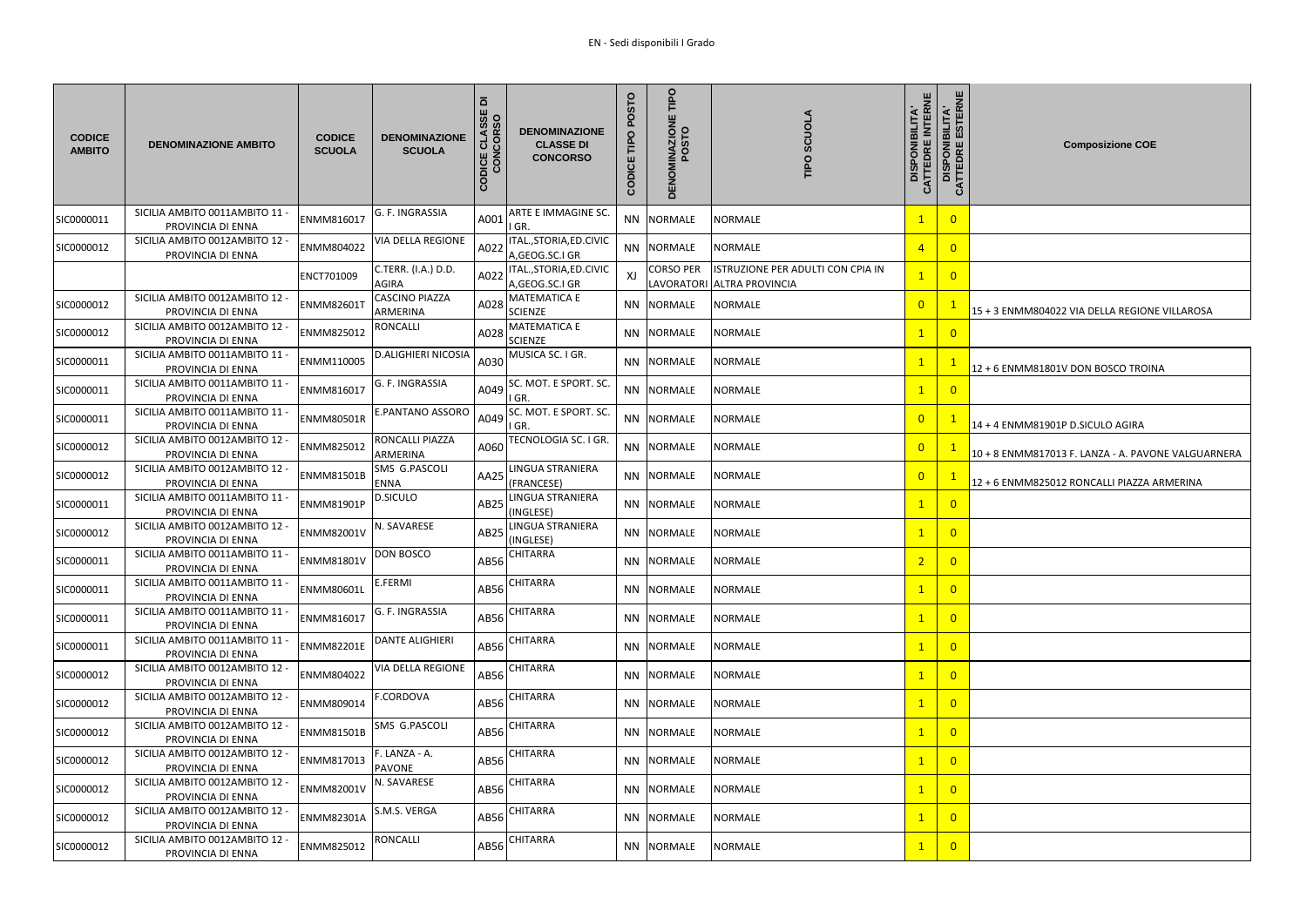| <b>CODICE</b><br><b>AMBITO</b> | <b>DENOMINAZIONE AMBITO</b>                         | <b>CODICE</b><br><b>SCUOLA</b> | <b>DENOMINAZIONE</b><br><b>SCUOLA</b>      | $\overline{\mathbf{d}}$<br>CLASSE<br>ICORSO<br>$\overline{5}$<br>CODICE | <b>DENOMINAZIONE</b><br><b>CLASSE DI</b><br><b>CONCORSO</b> | OSTO<br>Õ.<br>O<br>읃<br>CODICE | Ddil<br><b>DENOMINAZIONE</b><br><b>POSTO</b> | <b>SCUOLA</b><br><b>TIPO</b> |
|--------------------------------|-----------------------------------------------------|--------------------------------|--------------------------------------------|-------------------------------------------------------------------------|-------------------------------------------------------------|--------------------------------|----------------------------------------------|------------------------------|
| SIC0000011                     | SICILIA AMBITO 0011AMBITO 11 -<br>PROVINCIA DI ENNA | <b>ENMM81801V</b>              | DON BOSCO                                  | AD00                                                                    | <b>SOSTEGNO</b>                                             | EH                             | SOST.<br><b>MINORATI</b>                     | <b>NORMALE</b>               |
| SIC0000011                     | SICILIA AMBITO 0011AMBITO 11 -<br>PROVINCIA DI ENNA | <b>ENMM81801V</b>              | <b>DON BOSCO</b>                           |                                                                         | IAG56 FLAUTO                                                | <b>NN</b>                      | <b>NORMALE</b>                               | <b>NORMALE</b>               |
| SIC0000011                     | SICILIA AMBITO 0011AMBITO 11 -<br>PROVINCIA DI ENNA | <b>ENMM81801V</b>              | <b>DON BOSCO</b>                           | AI56                                                                    | PERCUSSIONI                                                 | <b>NN</b>                      | <b>NORMALE</b>                               | <b>NORMALE</b>               |
| SIC0000011                     | SICILIA AMBITO 0011AMBITO 11 -<br>PROVINCIA DI ENNA | <b>ENMM82201E</b>              | <b>DANTE ALIGHIERI</b><br><b>LEONFORTE</b> | AI56                                                                    | PERCUSSIONI                                                 | <b>NN</b>                      | <b>NORMALE</b>                               | <b>NORMALE</b>               |
| SIC0000012                     | SICILIA AMBITO 0012AMBITO 12 -<br>PROVINCIA DI ENNA | <b>ENMM81501B</b>              | SMS G.PASCOLI                              | AJ56                                                                    | PIANOFORTE                                                  | <b>NN</b>                      | <b>NORMALE</b>                               | <b>NORMALE</b>               |
| SIC0000011                     | SICILIA AMBITO 0011AMBITO 11 -<br>PROVINCIA DI ENNA | <b>ENMM81801V</b>              | <b>DON BOSCO</b>                           | <b>AL56</b>                                                             | <b>TROMBA</b>                                               | <b>NN</b>                      | <b>NORMALE</b>                               | <b>NORMALE</b>               |
| SIC0000011                     | SICILIA AMBITO 0011AMBITO 11 -<br>PROVINCIA DI ENNA | <b>ENMM80601L</b>              | E.FERMI                                    |                                                                         | AM56 VIOLINO                                                | NN.                            | <b>NORMALE</b>                               | <b>NORMALE</b>               |
| SIC0000012                     | SICILIA AMBITO 0012AMBITO 12 -<br>PROVINCIA DI ENNA | <b>ENMM817013</b>              | F. LANZA - A.<br><b>PAVONE</b>             |                                                                         | AM56 VIOLINO                                                | NN.                            | <b>NORMALE</b>                               | <b>NORMALE</b>               |
| SIC0000012                     | SICILIA AMBITO 0012AMBITO 12 -<br>PROVINCIA DI ENNA | <b>ENMM825012</b>              | <b>RONCALLI</b>                            |                                                                         | AM56 VIOLINO                                                | NN.                            | <b>NORMALE</b>                               | <b>NORMALE</b>               |

| <b>DISPONIBILITA'<br/>CATTEDRE INTERNE</b> | CATTEDRE ESTERNE<br>DISPONIBILITA' | <b>Composizione COE</b>               |
|--------------------------------------------|------------------------------------|---------------------------------------|
| $\overline{2}$                             | $\overline{0}$                     |                                       |
| $\overline{1}$                             | $\overline{0}$                     |                                       |
| $\overline{1}$                             | $\overline{0}$                     |                                       |
| $\overline{0}$                             | $\overline{1}$                     | 12 + 6 ENMM110005 D.ALIGHIERI NICOSIA |
| $\mathbf{1}$                               | $\overline{0}$                     |                                       |
| $\overline{1}$                             | $\overline{0}$                     |                                       |
| $\overline{1}$                             | $\overline{0}$                     |                                       |
| $\overline{1}$                             | $\overline{0}$                     |                                       |
| $\mathbf{1}$                               | $\overline{0}$                     |                                       |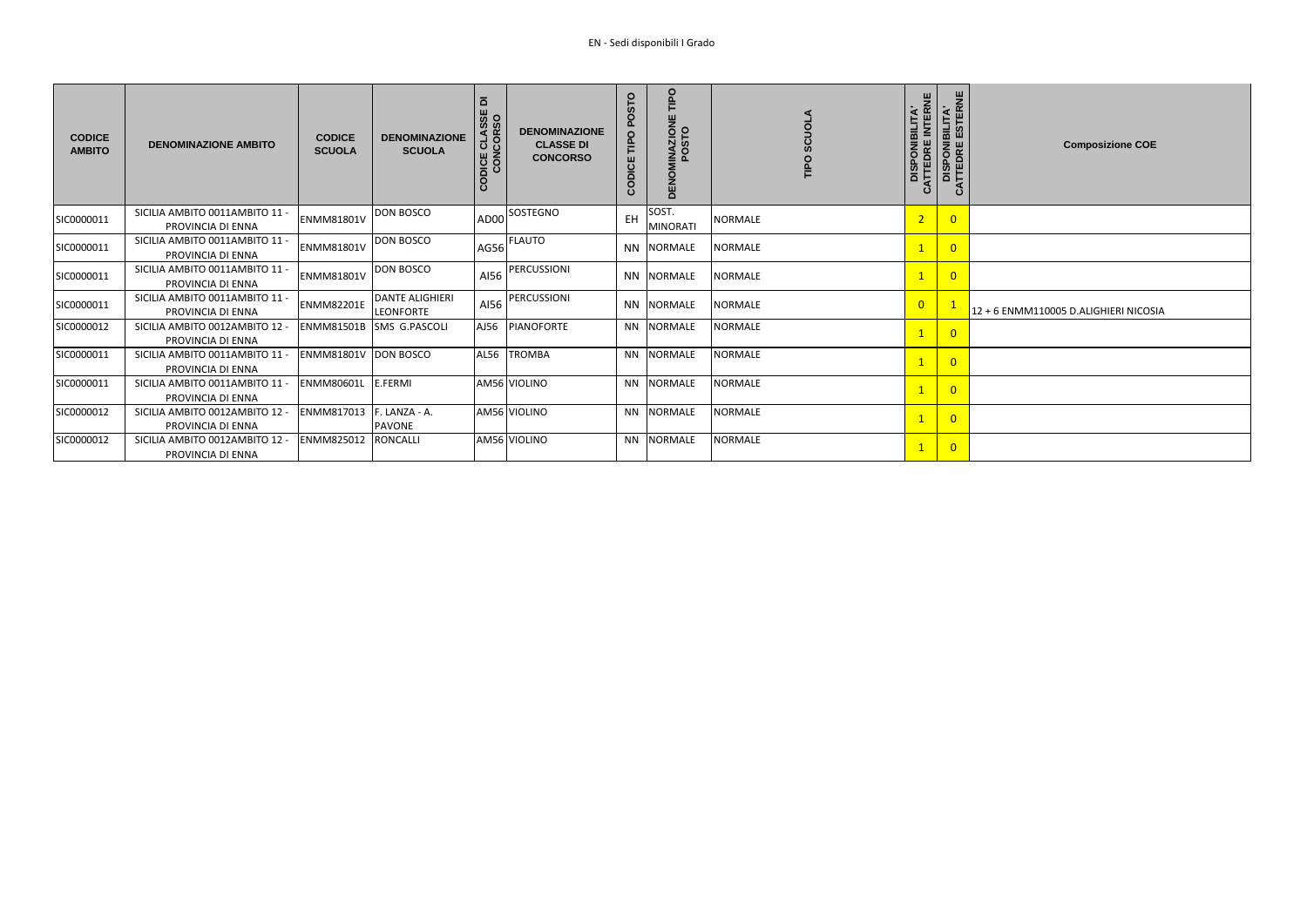| <b>CODICE</b><br><b>AMBITO</b> | <b>DENOMINAZIONE AMBITO</b>                                 | <b>CODICE</b><br><b>SCUOLA</b> | <b>DENOMINAZIONE SCUOLA</b>                    | $\overline{\mathbf{a}}$<br>CLASSE<br>CORSO<br>DICE<br>CON<br>$\overline{\mathsf{d}}$ | <b>DENOMINAZIONE CLASSE DI</b><br><b>CONCORSO</b>    | POSTO<br>TIPO<br>CODICE | TIPO<br><b>ZIONI</b><br>STO<br>ENO<br>$\overline{\Omega}$ | <b>SCUOLA</b><br>TIPO | <b>DISPONIBILITA'<br/>CATTEDRE INTERNE<br/>DISPONIBILITA'<br/>CATTEDRE ESTERNE</b><br>$\mathbf{o}$ |                | <b>Composizione COE</b>                                                        |
|--------------------------------|-------------------------------------------------------------|--------------------------------|------------------------------------------------|--------------------------------------------------------------------------------------|------------------------------------------------------|-------------------------|-----------------------------------------------------------|-----------------------|----------------------------------------------------------------------------------------------------|----------------|--------------------------------------------------------------------------------|
| SIC0000004                     | SICILIA AMBITO 0004AMBITO 4<br>PROVINCIA DI CALTANISSETTA   | CLTD01651N                     | SERALE "G. B. HODIERNA"                        | A012                                                                                 | DISCIPL LETTERARIE ISTITUTI II GR                    |                         | NN NORMALE                                                | <b>SERALE</b>         | $\overline{2}$                                                                                     | $\overline{0}$ |                                                                                |
| SIC0000004                     | SICILIA AMBITO 0004AMBITO 4<br>PROVINCIA DI CALTANISSETTA   | <b>CLRA00850B</b>              | 'VIRGILIO" CORSO SERALE                        | A012                                                                                 | DISCIPL LETTERARIE ISTITUTI II GR                    |                         | NN NORMALE                                                | <b>SERALE</b>         | $\mathbf{1}$                                                                                       | $\overline{0}$ |                                                                                |
| SIC0000005                     | SICILIA AMBITO 0005AMBITO 5<br>PROVINCIA DI CALTANISSETTA   | <b>CLISO0600B</b>              | .I.S.S. "ETTORE MAJORANA"                      | A012                                                                                 | DISCIPL LETTERARIE ISTITUTI II GR                    |                         | NN NORMALE                                                | <b>NORMALE</b>        | $\overline{0}$                                                                                     | $\mathbf{1}$   | 12 + 6 I.T.G. CORSO SERALE CLTL00651D GELA                                     |
| SIC0000004                     | SICILIA AMBITO 0004AMBITO 4<br>PROVINCIA DI CALTANISSETTA   | CLRI01000N                     | IST PROF INDUST SERVIZI GALILEO GALILEI        | A016                                                                                 | <b>DISEG ARTIST MODELLAZ</b><br><b>ODONTOTEC</b>     |                         | NN NORMALE                                                | <b>NORMALE</b>        | $\mathbf{1}$                                                                                       | $\overline{0}$ |                                                                                |
| SIC0000005                     | SICILIA AMBITO 0005AMBITO 5<br>PROVINCIA DI CALTANISSETTA   | CLIS002004                     | LEONARDO DA VINCI                              | A017                                                                                 | DISEG STORIA ARTE ISTITUTI II GR                     |                         | NN NORMALE                                                | NORMALE               | $\mathbf{1}$                                                                                       | $\overline{0}$ |                                                                                |
| SIC0000004                     | SICILIA AMBITO 0005AMBITO 5 -<br>PROVINCIA DI CALTANISSETTA | CLIS007007                     | 'C.M.CARAFA" MAZZARINO E RIESI                 | A02                                                                                  | <b>GEOGRAFIA</b>                                     |                         | NN NORMALE                                                | NORMALE               | $\overline{0}$                                                                                     |                | 12 + 4 CLIS00300X "STURZO" GELA + 2 CLTF020005<br>"MORSELLI" GELA              |
| SIC0000004                     | SICILIA AMBITO 0004AMBITO 4<br>PROVINCIA DI CALTANISSETTA   | CLIS016002                     | <b>GIOVAN BATTISTA HODIERNA</b>                | A021                                                                                 | <b>GEOGRAFIA</b>                                     |                         | NN NORMALE                                                | <b>NORMALE</b>        | $\overline{0}$                                                                                     |                | 9 + 5 I.P.I.A. CLRI01000N CALTANISSETTA + 4 "VIRGILIO"<br>CLIS008003 MUSSOMELI |
| SIC0000004                     | SICILIA AMBITO 0004AMBITO 4<br>PROVINCIA DI CALTANISSETTA   | CLRI010503                     | <b>CORSO SERALE</b>                            | A026                                                                                 | <b>MATEMATICA</b>                                    |                         | NN NORMALE                                                | <b>SERALE</b>         | $\overline{0}$                                                                                     |                | 15 + 3 I.T.I. "S. MOTTURA" SERALE CLTF01251L<br>CALTANISSETTA                  |
| SIC0000005                     | SICILIA AMBITO 0005AMBITO 5<br>PROVINCIA DI CALTANISSETTA   | CLIS002004                     | LEONARDO DA VINCI                              | A027                                                                                 | <b>MATEMATICA E FISICA</b>                           |                         | NN NORMALE                                                | <b>NORMALE</b>        | $\overline{0}$                                                                                     | $\mathbf{1}$   | 17 + 3 L.S. CLPS03000N GELA                                                    |
| SIC0000005                     | SICILIA AMBITO 0005AMBITO 5<br>PROVINCIA DI CALTANISSETTA   | CLISO0300X                     | <b>LUIGI STURZO</b>                            | A034                                                                                 | SCIENZE E TECNOLOGIE CHIMICHE                        |                         | NN NORMALE                                                | <b>NORMALE</b>        | $\overline{0}$                                                                                     | -1             | 12 + 7 I.I.S.S. "ETTORE MAJORANA" CLIS00600B GELA                              |
| SIC0000005                     | SICILIA AMBITO 0005AMBITO 5<br>PROVINCIA DI CALTANISSETTA   | <b>CLISO0600B</b>              | I.I.S.S. "ETTORE MAJORANA"                     | A040                                                                                 | <b>TECNOLOGIE ELETTRICHE</b><br><b>ELETTRONICHE</b>  |                         | NN NORMALE                                                | <b>NORMALE</b>        | $\overline{\mathbf{0}}$                                                                            | $\mathbf{1}$   | 10 + 8 I.T.I. CLTF020005 GELA                                                  |
| SIC0000004                     | SICILIA AMBITO 0004AMBITO 4 -<br>PROVINCIA DI CALTANISSETTA | CLIS016002                     | <b>GIOVAN BATTISTA HODIERNA</b>                | A041                                                                                 | <b>SCIENZE E TECNOLOGIE</b><br><b>INFORMATICHE</b>   |                         | NN NORMALE                                                | NORMALE               |                                                                                                    | $\overline{0}$ |                                                                                |
| SIC0000005                     | SICILIA AMBITO 0005AMBITO 5<br>PROVINCIA DI CALTANISSETTA   | <b>CLISO0600B</b>              | .I.S.S. "ETTORE MAJORANA"                      | A043                                                                                 | SCIENZE E TECNOLOGIE NAUTICHE                        |                         | NN NORMALE                                                | <b>NORMALE</b>        |                                                                                                    | $\overline{0}$ |                                                                                |
| SIC0000004                     | SICILIA AMBITO 0004AMBITO 4<br>PROVINCIA DI CALTANISSETTA   | CLTD01651N                     | SERALE "G. B. HODIERNA"                        | A046                                                                                 | SCIENZE GIURIDICO-ECONOMICHE                         |                         | NN NORMALE                                                | <b>SERALE</b>         | $\overline{0}$                                                                                     | $\mathbf{1}$   | 14 + 4 "VIRGILIO" CLIS008003 MUSSOMELI                                         |
| SIC0000005                     | SICILIA AMBITO 0005AMBITO 5<br>PROVINCIA DI CALTANISSETTA   | CLTF020005                     | SETTORE TECNOLOGICO "E. MORSELLI"              | A047                                                                                 | <b>SCIENZE MATEMATICHE APPLICATE</b>                 |                         | NN NORMALE                                                | NORMALE               | $\mathbf{1}$                                                                                       | $\overline{0}$ |                                                                                |
| SIC0000005                     | SICILIA AMBITO 0005AMBITO 5<br>PROVINCIA DI CALTANISSETTA   | CLIS007007                     | 'C.M.CARAFA" MAZZARINO E RIESI                 | A048                                                                                 | <b>SCIENZE MOTORIE E SPORTIVE II</b><br>GRADO        |                         | NN NORMALE                                                | <b>NORMALE</b>        | $\mathbf{1}$                                                                                       |                | 14 + 4 "RAPISARDI- DA VINCI" CLTD090005<br><b>CALTANISSETTA</b>                |
| SIC0000004                     | SICILIA AMBITO 0004AMBITO 4<br>PROVINCIA DI CALTANISSETTA   | CLIS008003                     | 'VIRGILIO"                                     | A048                                                                                 | SCIENZE MOTORIE E SPORTIVE II<br><b>GRADO</b>        |                         | NN NORMALE                                                | <b>NORMALE</b>        | $\overline{\mathbf{0}}$                                                                            | $\mathbf{1}$   | 14 + 4 ANGELO DI ROCCO CLIS00900V CALTANISSETTA                                |
| SIC0000005                     | SICILIA AMBITO 0005AMBITO 5<br>PROVINCIA DI CALTANISSETTA   | <b>CLISO0600B</b>              | <b>.I.S.S. "ETTORE MAJORANA"</b>               | A048                                                                                 | <b>SCIENZE MOTORIE E SPORTIVE II</b><br><b>GRADO</b> |                         | NN NORMALE                                                | <b>NORMALE</b>        | $\overline{0}$                                                                                     |                | 14 + 4 "RAPISARDI- DA VINCI" CLTD090005<br>CALTANISSETTA                       |
| SIC0000005                     | SICILIA AMBITO 0005AMBITO 5<br>PROVINCIA DI CALTANISSETTA   | CLPS03000N                     | <b>ICEO SCIENTIFICO- LINGUISTICO VITTORINI</b> | A048                                                                                 | SCIENZE MOTORIE E SPORTIVE II<br><b>GRADO</b>        |                         | NN NORMALE                                                | <b>NORMALE</b>        | $\overline{0}$                                                                                     | $\mathbf{1}$   | 16 + 2 LUIGI STURZO CLIS00300X GELA                                            |
| SIC0000005                     | SICILIA AMBITO 0005AMBITO 5<br>PROVINCIA DI CALTANISSETTA   | CLISO0600B                     | <b>.I.S.S. "ETTORE MAJORANA"</b>               | A050                                                                                 | SCIENZE NAT, CHIM E BIOLOG                           |                         | NN NORMALE                                                | NORMALE               | $\overline{\mathbf{0}}$                                                                            | $\mathbf{1}$   | $16 + 3$ I.T.G. CORSO SERALE CLTL00651D GELA                                   |
| SIC0000004                     | SICILIA AMBITO 0004AMBITO 4<br>PROVINCIA DI CALTANISSETTA   | <b>CLRA00850B</b>              | 'VIRGILIO" CORSO SERALE                        | A05                                                                                  | <b>SCIENZE, TECNOL E TECN AGR</b>                    |                         | NN NORMALE                                                | <b>SERALE</b>         | $\mathbf{1}$                                                                                       | $\overline{0}$ |                                                                                |
| SIC0000004                     | SICILIA AMBITO 0004AMBITO 4 -<br>PROVINCIA DI CALTANISSETTA | <b>CLPC02000X</b>              | LICEO CLASSICO E LINGUIST. "R. SETTIMO"        | A057                                                                                 | TECNICA DELLA DANZA CLASSICA                         |                         | NN NORMALE                                                | <b>NORMALE</b>        | $\overline{2}$                                                                                     | $\overline{0}$ |                                                                                |
| SIC0000004                     | SICILIA AMBITO 0004AMBITO 4<br>PROVINCIA DI CALTANISSETTA   | CLPC02000X                     | LICEO CLASSICO E LINGUIST. "R. SETTIMO"        | A058                                                                                 | TECNICA DELLA DANZA<br>CONTEMPORANEA                 |                         | NN NORMALE                                                | <b>NORMALE</b>        |                                                                                                    | $\overline{0}$ |                                                                                |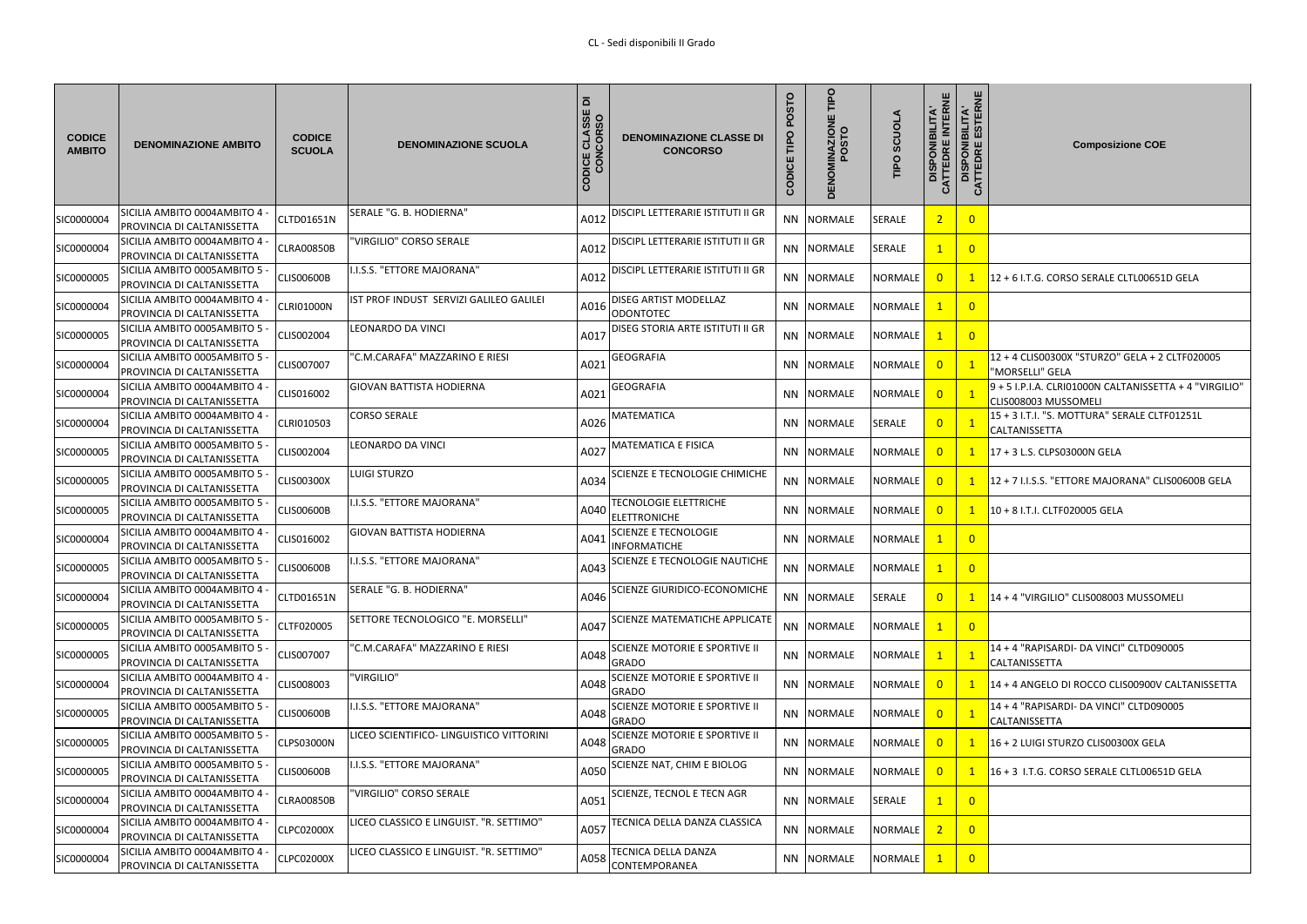| <b>CODICE</b><br><b>AMBITO</b> | <b>DENOMINAZIONE AMBITO</b>                                      | <b>CODICE</b><br><b>SCUOLA</b> | <b>DENOMINAZIONE SCUOLA</b>             | $\overline{\mathbf{a}}$<br>ခြံ ၁<br>$\overline{6}$<br><u>금이</u><br>шZ<br><b>DIS</b><br>CO<br>$\circ$ | <b>DENOMINAZIONE CLASSE DI</b><br><b>CONCORSO</b>       | POSTO<br>TIPO<br>CODICE | Ddil<br><b>ZION</b><br>STO | <b>ATONOS</b><br>TIPO | ш<br><b>ONIBILITA'<br/>DRE INTERNE</b><br><b>DISPON<br/>ATTEDRE<br/>DISPONI<br/>ATTEDRE</b><br>$\mathbf C$ | <b>BILITA'</b><br>ESTERI | <b>Composizione COE</b>                                                                                             |
|--------------------------------|------------------------------------------------------------------|--------------------------------|-----------------------------------------|------------------------------------------------------------------------------------------------------|---------------------------------------------------------|-------------------------|----------------------------|-----------------------|------------------------------------------------------------------------------------------------------------|--------------------------|---------------------------------------------------------------------------------------------------------------------|
| SIC0000004                     | SICILIA AMBITO 0004AMBITO 4<br>PROVINCIA DI CALTANISSETTA        | <b>CLPC02000X</b>              | ICEO CLASSICO E LINGUIST. "R. SETTIMO"  | A059                                                                                                 | TECN ACCOMP DANZA PRAT<br><b>MUSIC DANZA</b>            |                         | NN NORMALE                 | NORMALE               | -4                                                                                                         | $\overline{0}$           |                                                                                                                     |
| SIC0000004                     | SICILIA AMBITO 0004AMBITO 4<br>PROVINCIA DI CALTANISSETTA        | CLRA00850B                     | <b>VIRGILIO" CORSO SERALE</b>           | AB24                                                                                                 | LINGUA E CULT STRANIERA<br>(INGLESE)                    |                         | NN NORMALE                 | <b>SERALE</b>         | $\overline{0}$                                                                                             | $\mathbf{1}$             | 10 + 8 "VIRGILIO" CLIS008003 MUSSOMELI                                                                              |
| SIC0000004                     | SICILIA AMBITO 0004AMBITO 4<br>PROVINCIA DI CALTANISSETTA        | CLTD01651N                     | SERALE "G. B. HODIERNA"                 | AB24                                                                                                 | LINGUA E CULT STRANIERA<br>(INGLESE)                    |                         | NN NORMALE                 | <b>SERALE</b>         | $\overline{0}$                                                                                             |                          | 16 + 3 HODIERNA CLIS016002 MUSSOMELI                                                                                |
| SIC0000005                     | SICILIA AMBITO 0005AMBITO 5<br>PROVINCIA DI CALTANISSETTA        | CLIS002004                     | EONARDO DA VINCI                        | AD <sub>0</sub>                                                                                      | SOSTEGNO                                                |                         | HH SOSTEGNO                | <b>NORMALE</b>        |                                                                                                            | $\overline{0}$           |                                                                                                                     |
| SIC0000005                     | SICILIA AMBITO 0005AMBITO 5<br>PROVINCIA DI CALTANISSETTA        | CLIS002004                     | EONARDO DA VINCI                        |                                                                                                      | AD03 SOSTEGNO                                           |                         | HH SOSTEGNO                | <b>NORMALE</b>        |                                                                                                            | $\overline{0}$           |                                                                                                                     |
| SIC0000005                     | SICILIA AMBITO 0005AMBITO 5<br>PROVINCIA DI CALTANISSETTA        | CLIS01800N                     | <b>ESCHILO</b>                          |                                                                                                      | AC24 LINGUA E CULT STRANIERA<br>(SPAGNOLO)              |                         | NN NORMALE                 | NORMALE               | $\overline{0}$                                                                                             |                          | 9 + 6 "C.M.CARAFA" MAZZARINO CLIS007007 + 4<br>LEONARDO DA VINCI CLIS002004 NISCEMI                                 |
| SIC0000004                     | SICILIA AMBITO 0004AMBITO 4<br>PROVINCIA DI CALTANISSETTA        | CLIS01300E                     | L. RUSSO"                               |                                                                                                      | AD24 LINGUA E CULT STRANIERA<br>(TEDESCO)               |                         | NN NORMALE                 | <b>NORMALE</b>        | $\overline{0}$                                                                                             |                          | 14 + 4 L.C. LICEO CLASSICO E LINGUIST. CLPC02000X<br>CALTANISSETTA                                                  |
| SIC0000005                     | SICILIA AMBITO 0005AMBITO 5<br>PROVINCIA DI CALTANISSETTA        | CLTF020005                     | SETTORE TECNOLOGICO "E. MORSELLI"       | B003                                                                                                 | <b>LABORATORI DI FISICA</b>                             |                         | NN NORMALE                 | <b>NORMALE</b>        |                                                                                                            | $\mathbf{1}$             | 14 + 4 I.I.S.S. "ETTORE MAJORANA" CLIS00600B GELA                                                                   |
| SIC0000005                     | SICILIA AMBITO 0005AMBITO 5<br>PROVINCIA DI CALTANISSETTA        | CLIS00600B                     | I.I.S.S. "ETTORE MAJORANA"              | B003                                                                                                 | <b>LABORATORI DI FISICA</b>                             |                         | NN NORMALE                 | <b>NORMALE</b>        | $\overline{0}$                                                                                             |                          | 10 + 6 "RAPISARDI- DA VINCI" CLTD090005<br>CALTANISSETTA + 2 I.P.I.A. CLRI01000N CALTANISSETTA                      |
| SIC0000004                     | SICILIA AMBITO 0004AMBITO 4<br>PROVINCIA DI CALTANISSETTA        | CLRI01000N                     | IST PROF INDUST SERVIZI GALILEO GALILEI |                                                                                                      | <b>B006 LABORATORIO DI ODONTOTECNICA</b>                |                         | NN NORMALE                 | <b>NORMALE</b>        |                                                                                                            | $\overline{0}$           |                                                                                                                     |
| SIC0000005                     | SICILIA AMBITO 0005AMBITO 5<br>PROVINCIA DI CALTANISSETTA        | <b>CLIS00600B</b>              | <b>.I.S.S. "ETTORE MAJORANA"</b>        | B009                                                                                                 | <b>LAB SCIENZE E TECNOL</b><br>AERONAUTICHE             |                         | NN NORMALE                 | <b>NORMALE</b>        |                                                                                                            | $\overline{0}$           |                                                                                                                     |
| SIC0000004                     | SICILIA AMBITO 0004AMBITO 4<br>PROVINCIA DI CALTANISSETTA        | <b>CLRI01000N</b>              | IST PROF INDUST SERVIZI GALILEO GALILEI | B012                                                                                                 | <b>LAB SCIENZE E TECNOL CHIM</b><br><b>MICROBIOL</b>    |                         | NN NORMALE                 | <b>NORMALE</b>        | $\overline{0}$                                                                                             | $\mathbf{1}$             | 9 + 6 "RAPISARDI- DA VINCI" CLTD090005<br>CALTANISSETTA + 3 HODIERNA CLIS016002 MUSSOMELI                           |
| SIC0000004                     | SICILIA AMBITO 0004AMBITO 4<br><b>PROVINCIA DI CALTANISSETTA</b> | CLTD01651N                     | SERALE "G. B. HODIERNA"                 | B014                                                                                                 | <b>LAB SCIENZE E TECNOL</b><br><b>COSTRUZIONI</b>       |                         | NN NORMALE                 | <b>SERALE</b>         |                                                                                                            | $\overline{0}$           |                                                                                                                     |
| SIC0000004                     | SICILIA AMBITO 0004AMBITO 4<br><b>PROVINCIA DI CALTANISSETTA</b> | <b>CLIS01200P</b>              | "S. MOTTURA"                            | <b>B016</b>                                                                                          | <b>LAB SCIENZE E TECNOL</b><br><b>INFORMATICHE</b>      |                         | NN NORMALE                 | <b>NORMALE</b>        | $\overline{0}$                                                                                             |                          | 12 + 4 "L. RUSSO" CLIS01300E CALTANISSETTA + 2<br>"ALESSANDRO VOLTA" CLIS01900D                                     |
| SIC0000004                     | SICILIA AMBITO 0004AMBITO 4<br>PROVINCIA DI CALTANISSETTA        | CLRI01000N                     | IST PROF INDUST SERVIZI GALILEO GALILEI |                                                                                                      | <b>B016 LAB SCIENZE E TECNOL</b><br><b>INFORMATICHE</b> |                         | NN NORMALE                 | <b>NORMALE</b>        | $\overline{0}$                                                                                             |                          | 16 + 3 I.P.I.A. CORSO SERALE CLRI010503<br><b>CALTANISSETTA</b>                                                     |
| SIC0000004                     | SICILIA AMBITO 0004AMBITO 4<br>PROVINCIA DI CALTANISSETTA        | CLTD090005                     | TET "RAPISARDI- DA VINCI"               | B016                                                                                                 | <b>LAB SCIENZE E TECNOL</b><br><b>INFORMATICHE</b>      |                         | NN NORMALE                 | <b>NORMALE</b>        | $\overline{0}$                                                                                             |                          | 13 + 5 "L. RUSSO" CLIS01300E CALTANISSETTA                                                                          |
| SIC0000005                     | SICILIA AMBITO 0005AMBITO 5<br>PROVINCIA DI CALTANISSETTA        | <b>CLIS00600B</b>              | <b>.I.S.S. "ETTORE MAJORANA"</b>        | <b>B017</b>                                                                                          | <b>LAB SCIENZE E TECNOL</b><br>MECCANICHE               |                         | NN NORMALE                 | <b>NORMALE</b>        |                                                                                                            | $\overline{0}$           |                                                                                                                     |
| SIC0000004                     | SICILIA AMBITO 0004AMBITO 4<br>PROVINCIA DI CALTANISSETTA        | CLIS016002                     | GIOVAN BATTISTA HODIERNA                | B017                                                                                                 | <b>LAB SCIENZE E TECNOL</b><br><b>MECCANICHE</b>        |                         | NN NORMALE                 | <b>NORMALE</b>        | $\overline{0}$                                                                                             | $\mathbf{1}$             | 10 + 2 I.T.C. SERALE "G. B. HODIERNA" CLTD01651N<br>MUSSOMELI + 6 "RAPISARDI- DA VINCI" CLTD090005<br>CALTANISSETTA |
| SIC0000005                     | SICILIA AMBITO 0005AMBITO 5<br>PROVINCIA DI CALTANISSETTA        | <b>CLIS00300X</b>              | LUIGI STURZO                            | <b>B020</b>                                                                                          | LAB SERV ENOGASTRON, SETT<br><b>CUCINA</b>              |                         | NN NORMALE                 | <b>NORMALE</b>        |                                                                                                            | $\overline{1}$           | 11 + 8 "C.M.CARAFA" MAZZARINO E R CLIS007007                                                                        |
| SIC0000004                     | SICILIA AMBITO 0004AMBITO 4<br>PROVINCIA DI CALTANISSETTA        | CLPC02000X                     | ICEO CLASSICO E LINGUIST. "R. SETTIMO"  | BC <sub>02</sub>                                                                                     | <b>CONV LINGUA STRANIERA</b><br>(SPAGNOLO)              |                         | NN NORMALE                 | NORMALE               | $\overline{0}$                                                                                             | $\mathbf{1}$             | $10 + 7$ "L. RUSSO" CLIS01300E                                                                                      |